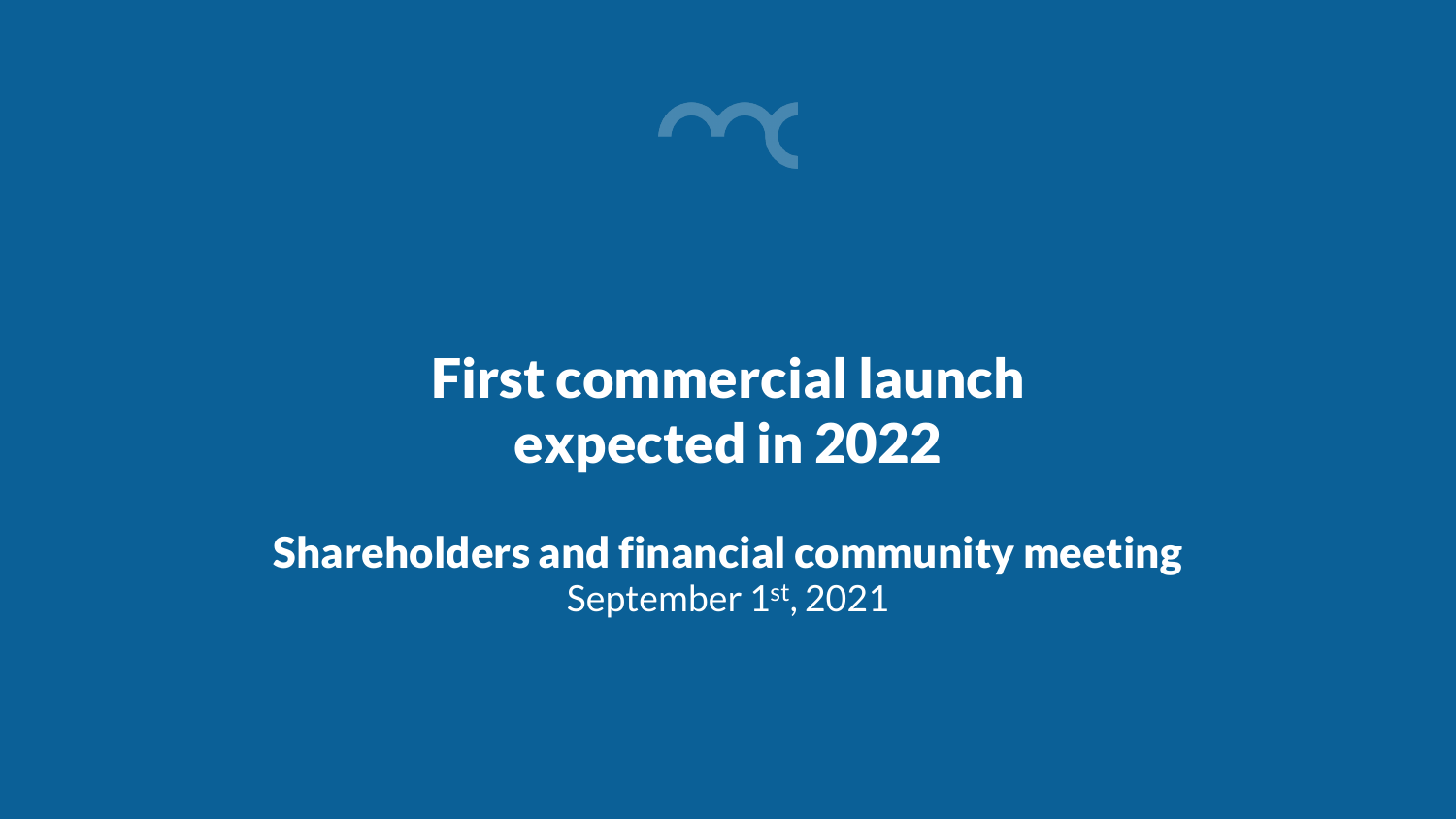#### mdc-IRM / TV46000

**US NDA filing by Teva in June 2021** 

**FDA NDA acceptance in August 2021**

**Commercial launch by Teva expected in 2022 in the US**

**Teva may assess development in other territories**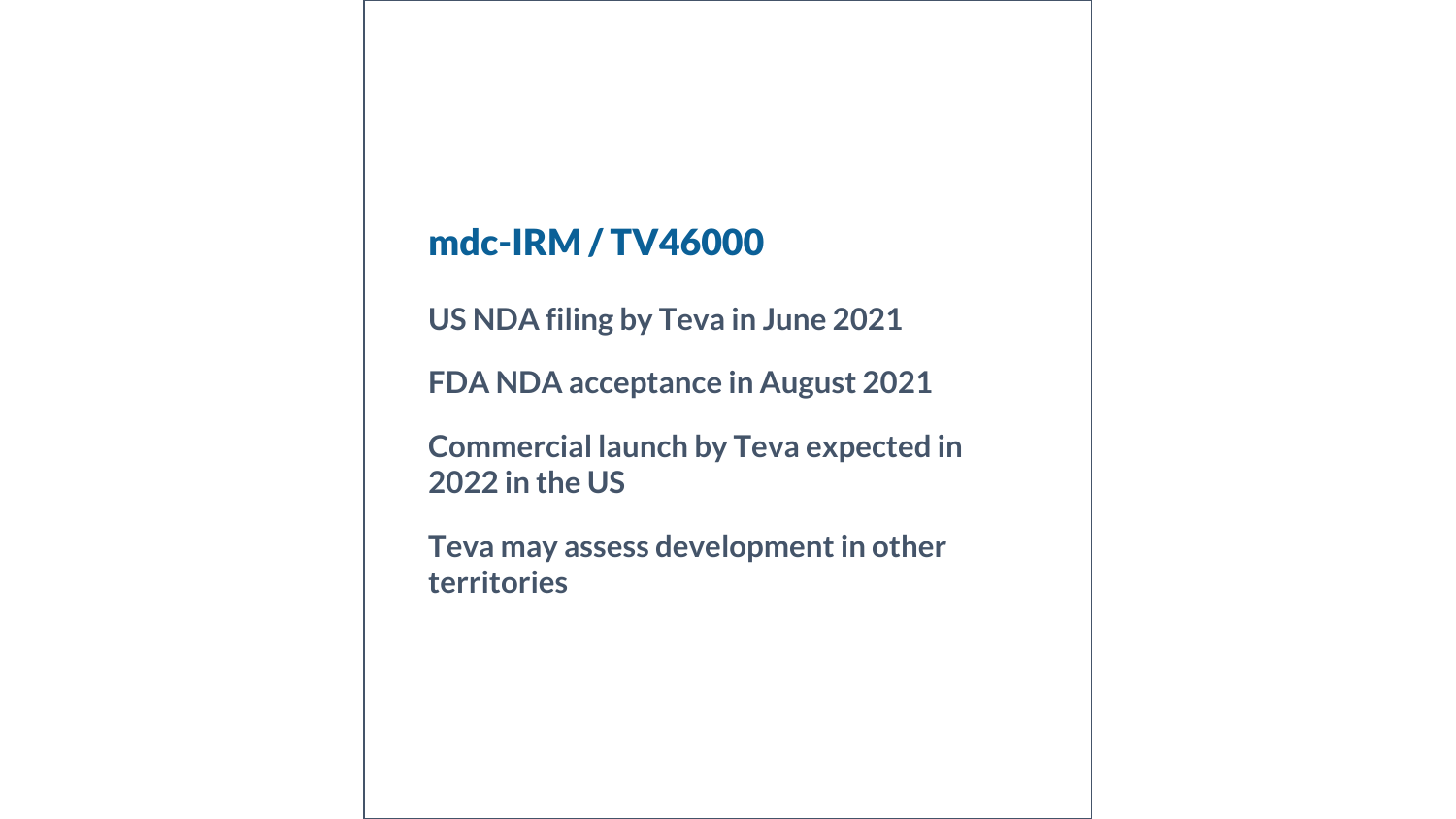#### mdc-IRM / TV46000

**Extended-release subcutaneous injection of risperidone for the treatment of schizophrenia**

**1- or 2-month duration**

**Pivotal Phase 3 study (RISE) met its primary efficacy endpoint of delaying time to relapse**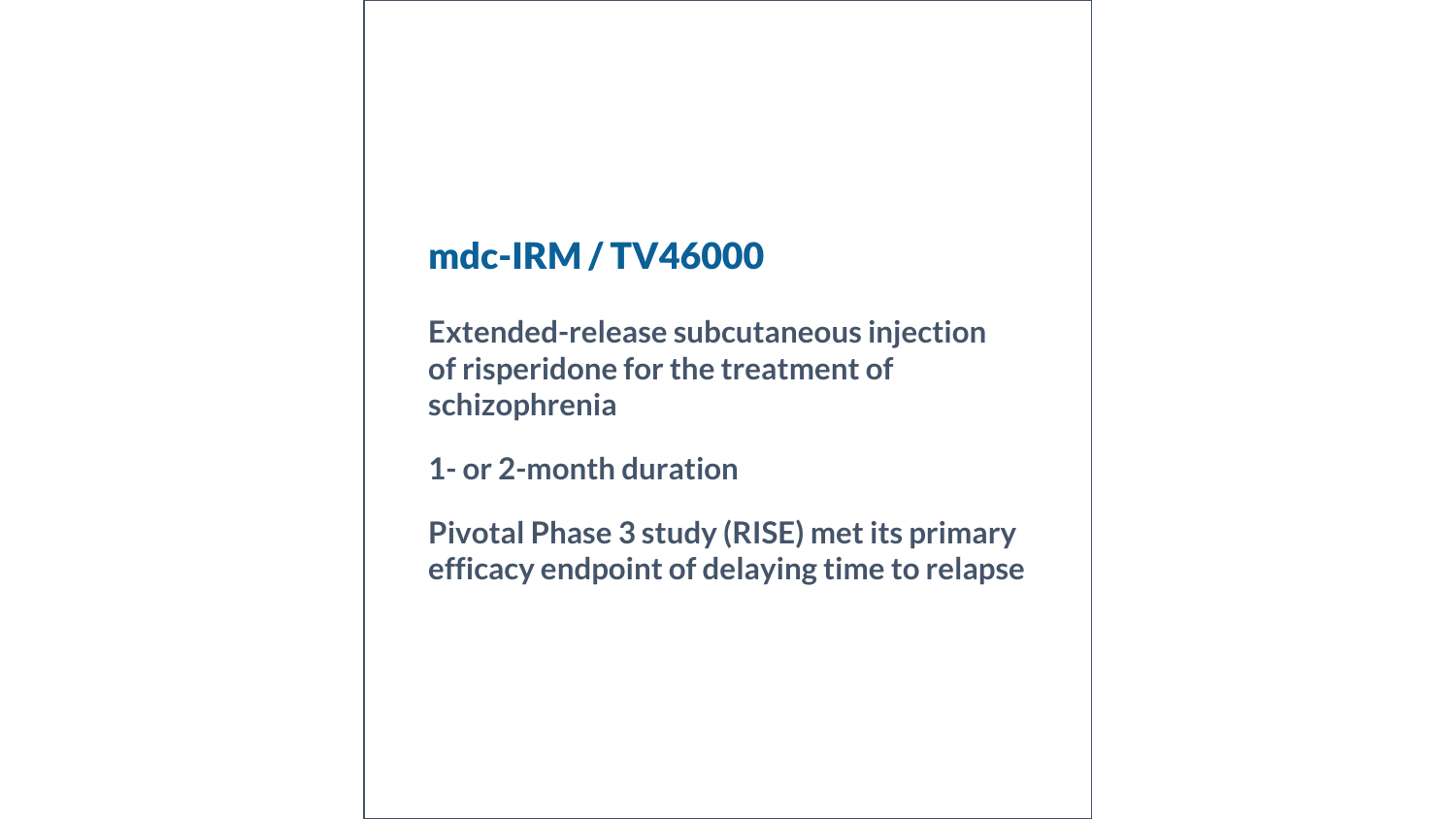### The RISE study

**A multicenter, randomized, double-blind, placebo-controlled study to evaluate the efficacy of mdc-IRM/TV46000**

**544 patients (13–65 years)**

**Completed in November 2020**

#### **Statistically significant positive results:**

1-month (n=183) and 2-month (n=179) acting products demonstrated a reduction of 80.0% and 62.5% in the risk to relapse compared to placebo (n=181), respectively (p<0.0001)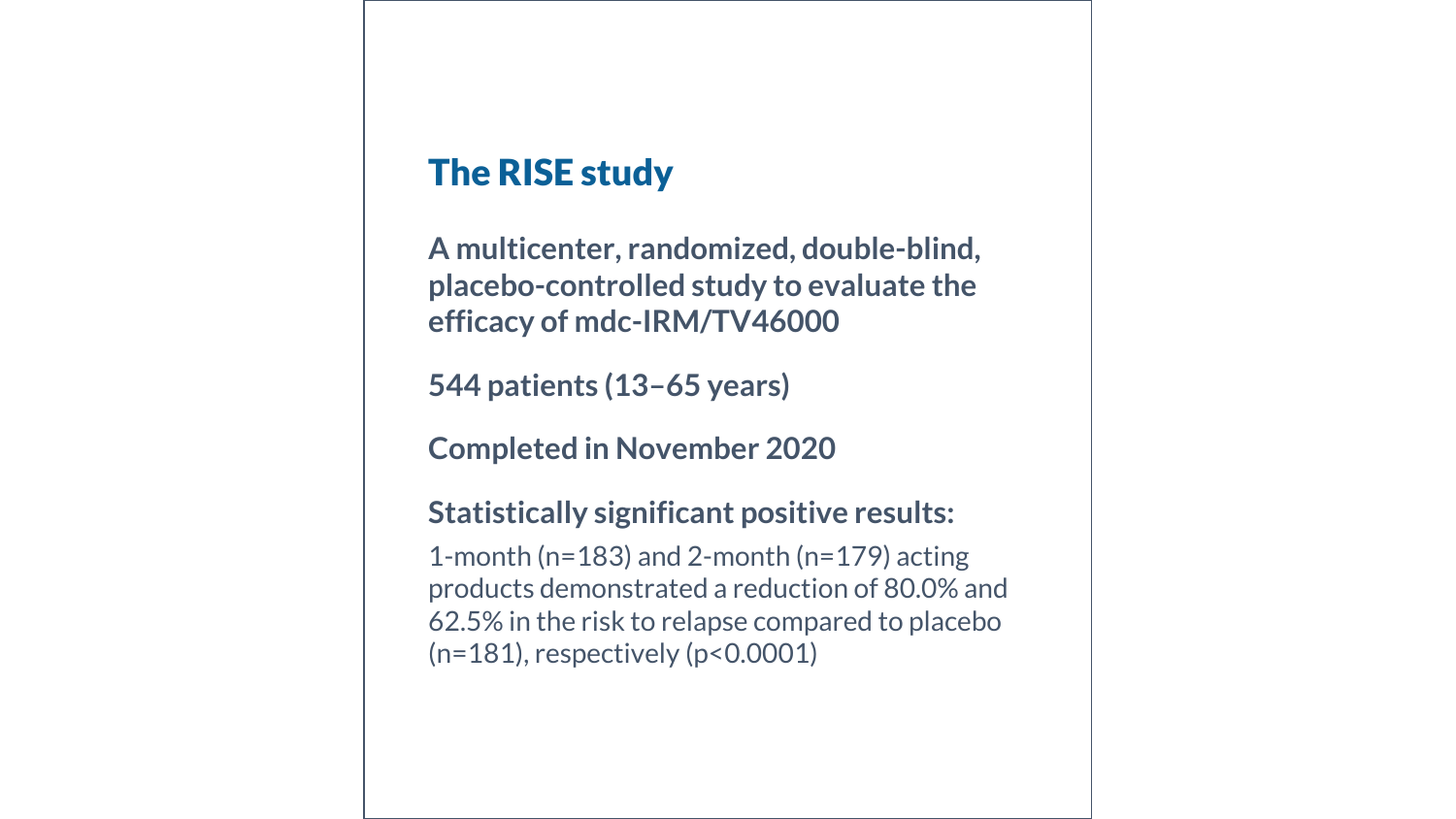## Schizophrenia

**ca. 1% of the world population 3.5 million people diagnosed in the U.S.** 

**Chronic, progressive and severely debilitating mental disorder** 

**Multiple relapses experienced by most of patients**

**---**

**---**

**Treatment nonadherence, high discontinuation rates**

**Significant direct and indirect healthcare costs from subsequent relapses and hospitalizations**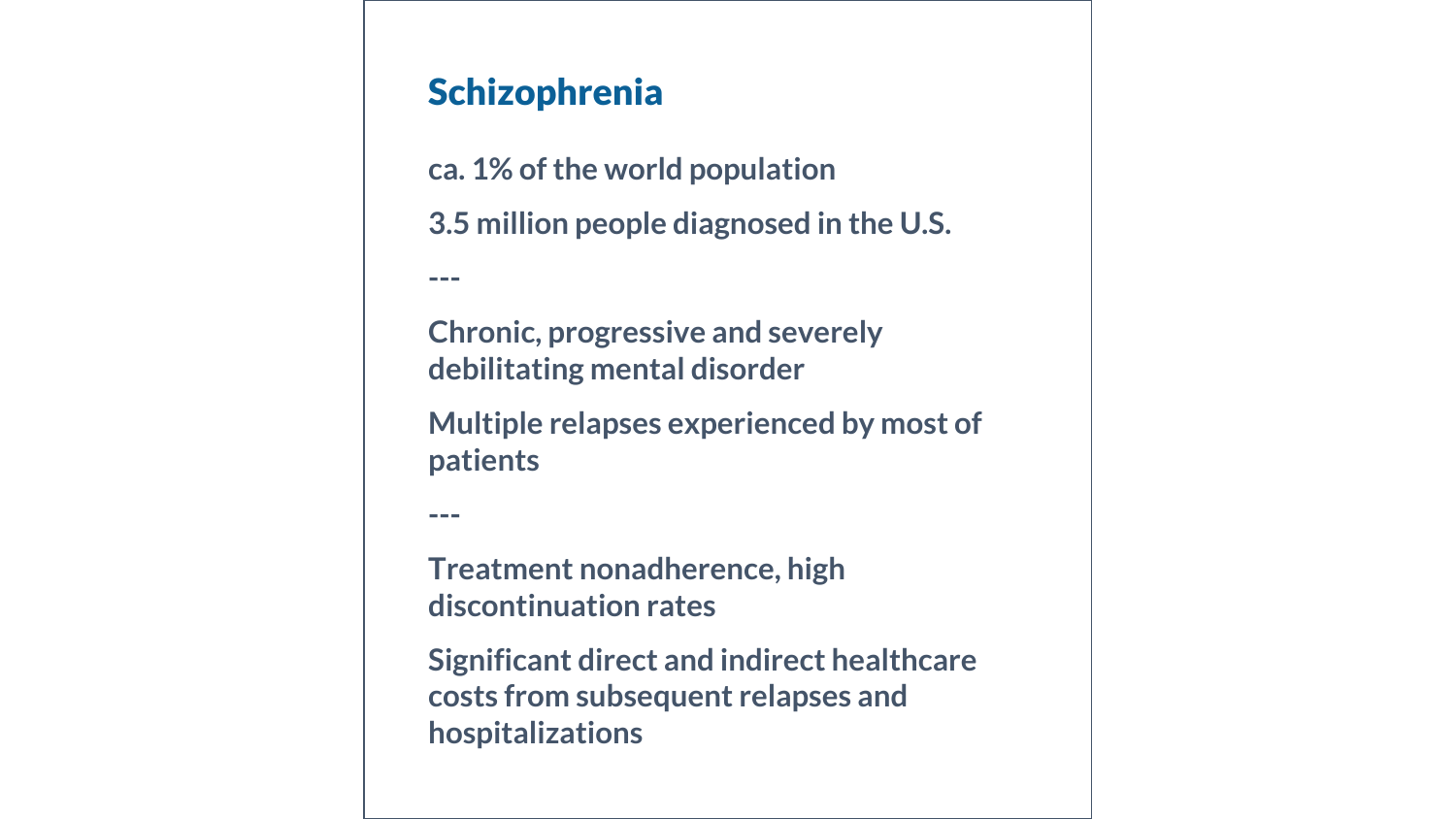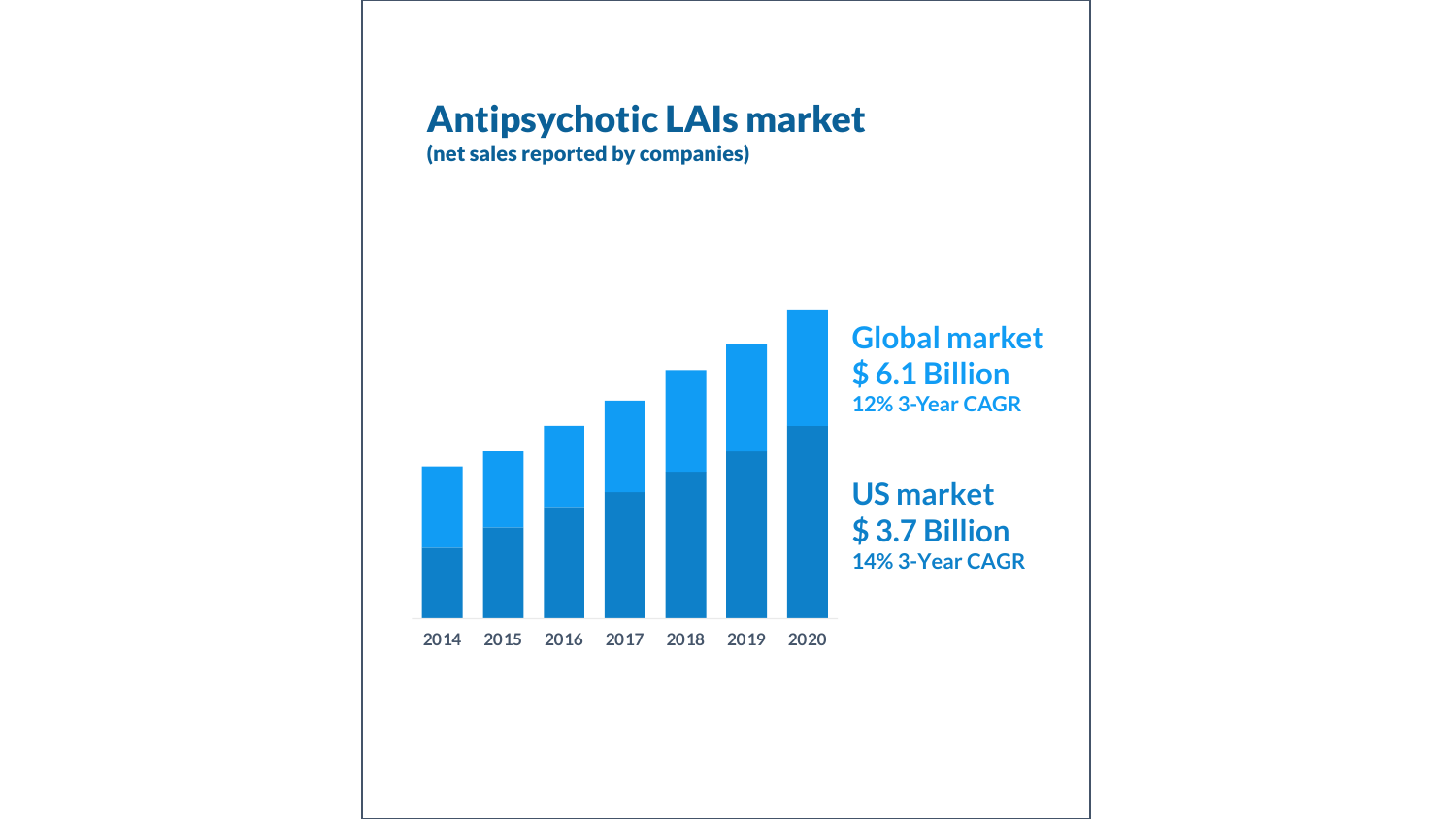## Antipsychotic LAIs US market

**\$3.7 Billion in 2020 with 14% 3-Y CAGR**

**160K+ US patients diagnosed with schizophrenia use LAIs in 2020**

**Products based on risperidone and its metabolite are among the most frequently used**

**Yearly treatment cost from \$ 19K to \$ 25K (LAIs based on risperidone and its metabolite - gross price)**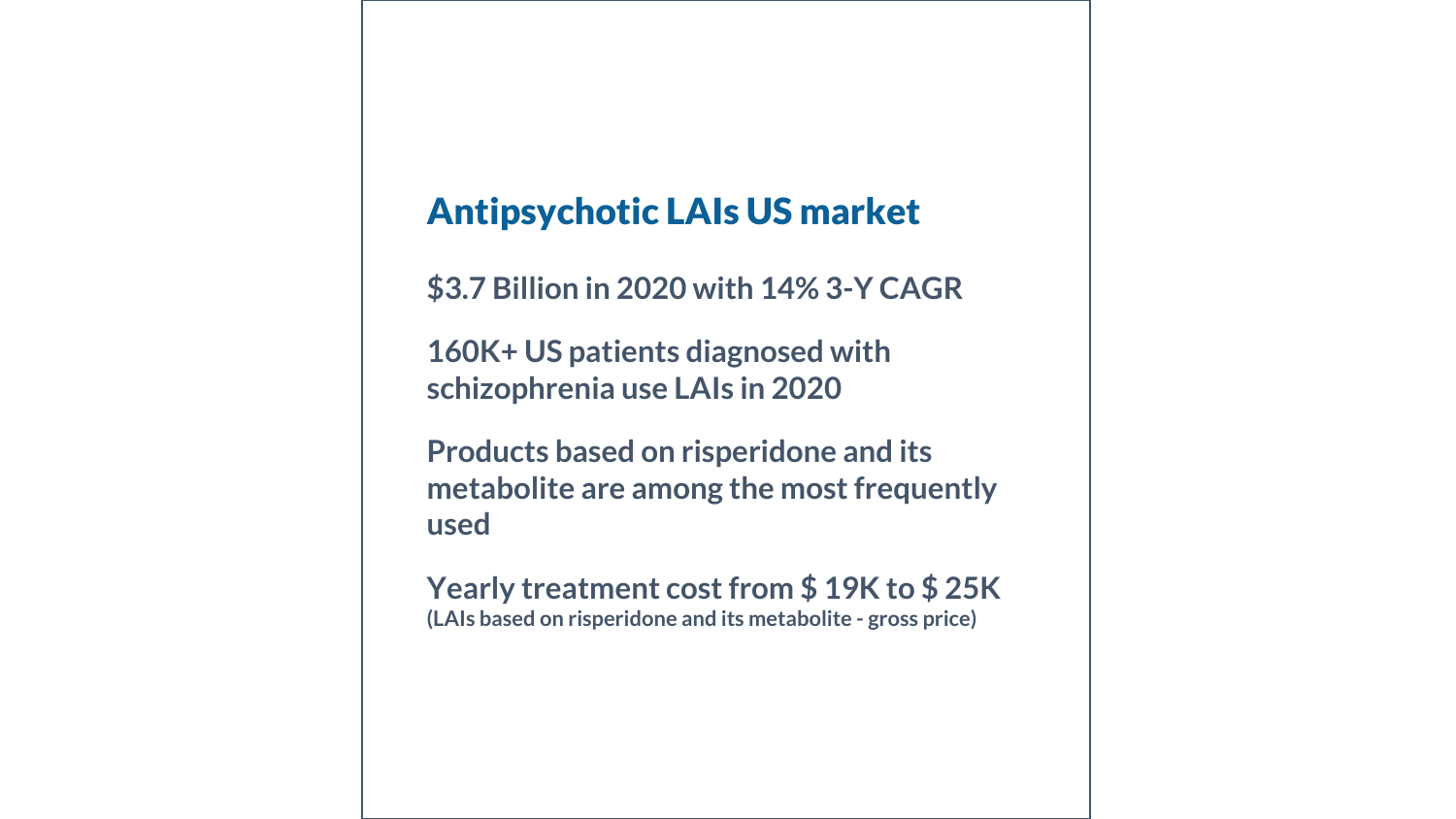## Collaboration with Teva

**3 antipsychotics in development** 

**All operational and development costs covered by Teva**

#### **Potential revenue for MedinCell**

- **Development and commercial milestones: up to \$122m for each product (\$366m total)**
- **Single digit royalties on net sales**

| Formulation | Preclinical | Clinical                      | Market                                                    |  |
|-------------|-------------|-------------------------------|-----------------------------------------------------------|--|
| <b>FTEs</b> |             | <b>Development milestones</b> | <b>Royalties on sales</b><br><b>Commercial milestones</b> |  |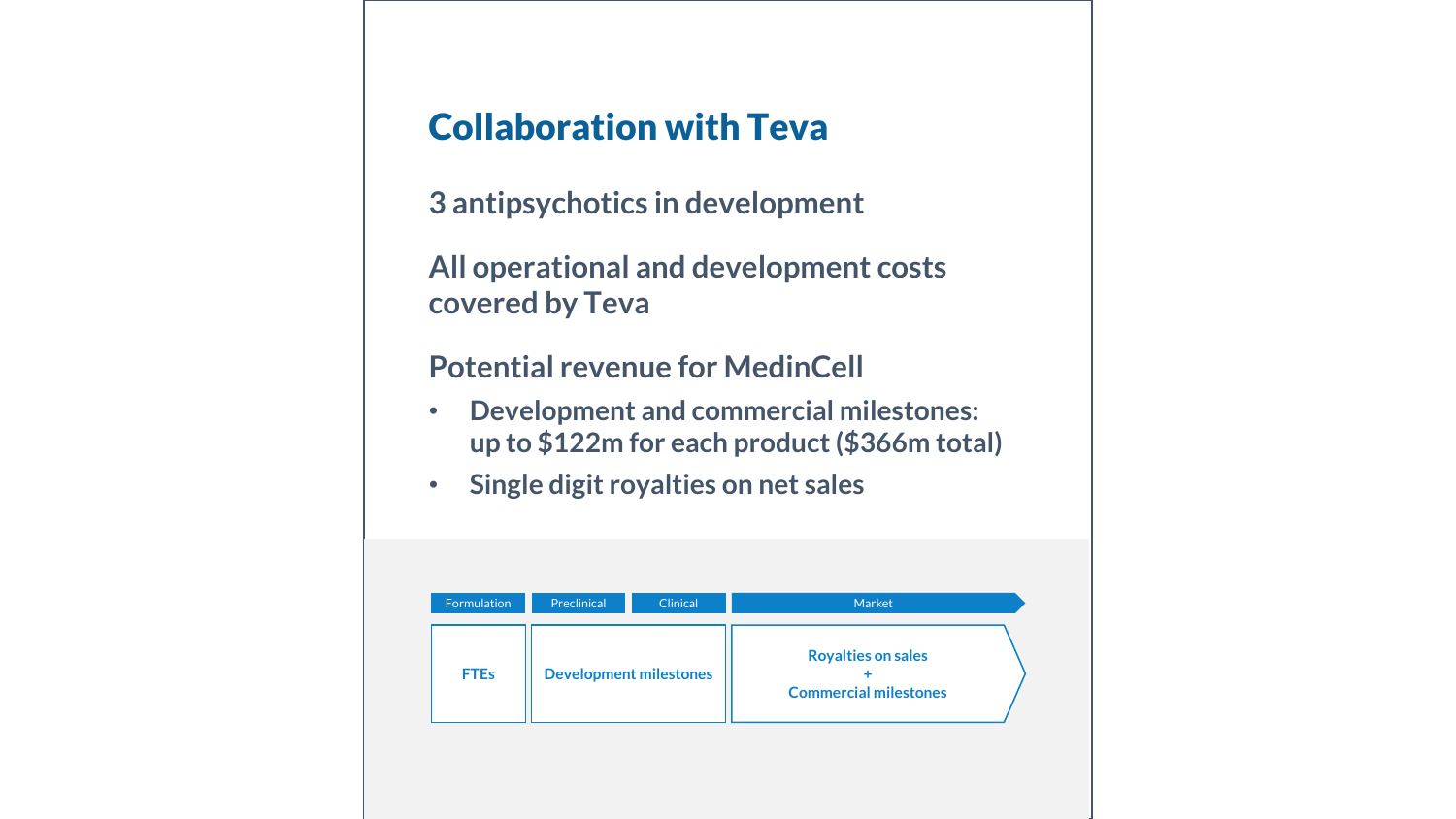### Exclusive Polymer supply by CMB

**Customized copolymers for each product based on MedinCell proprietary technology**

**CMB: 50/50 Joint-venture with Corbion (Amsterdam: CRBN)** 

**Exclusive supply agreement with Teva**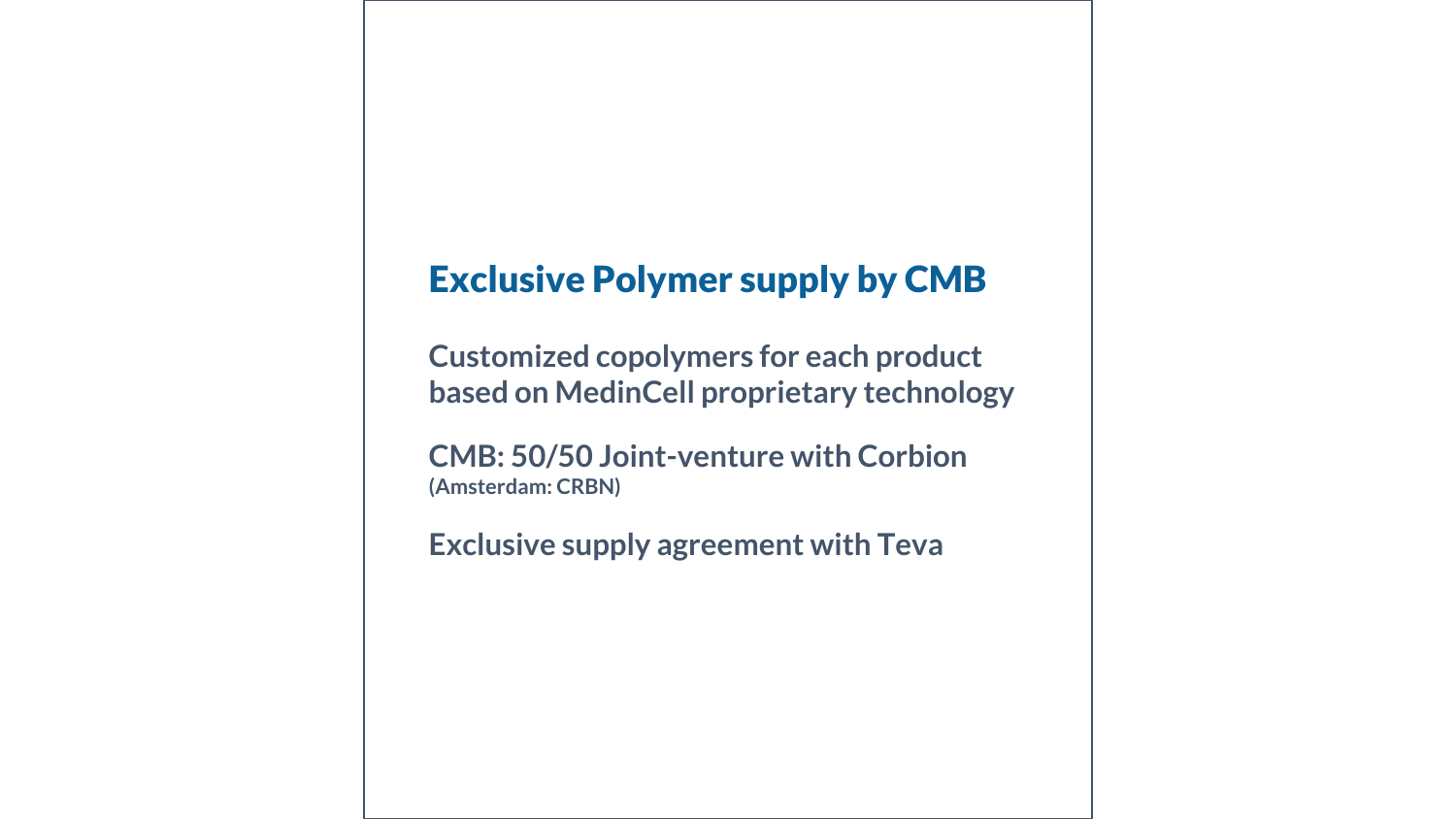**First product based on MedinCell proprietary technology is expected to reach market in 2022 with a strong potential** 

**De-risking of the technology benefits to all pipeline assets**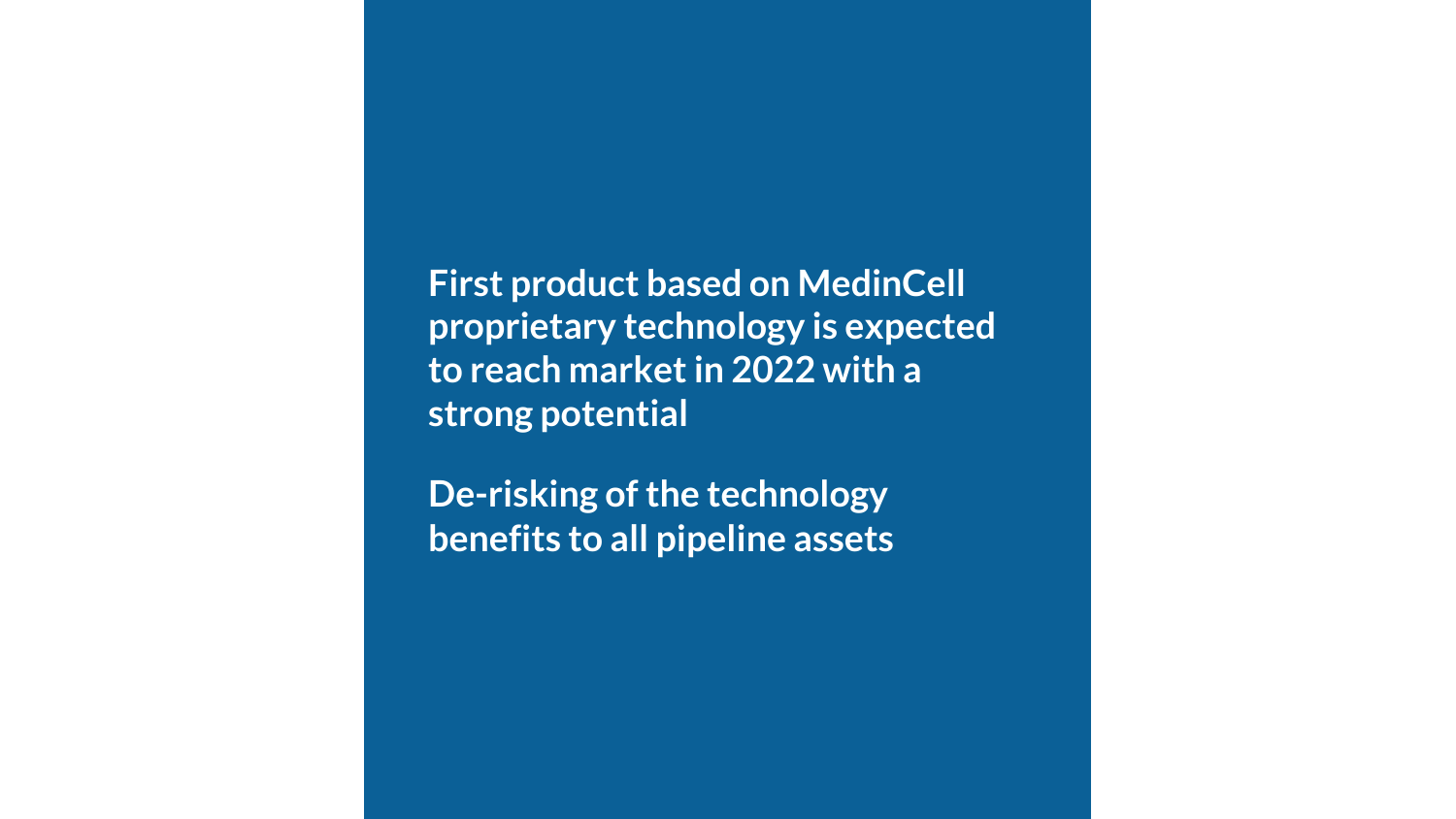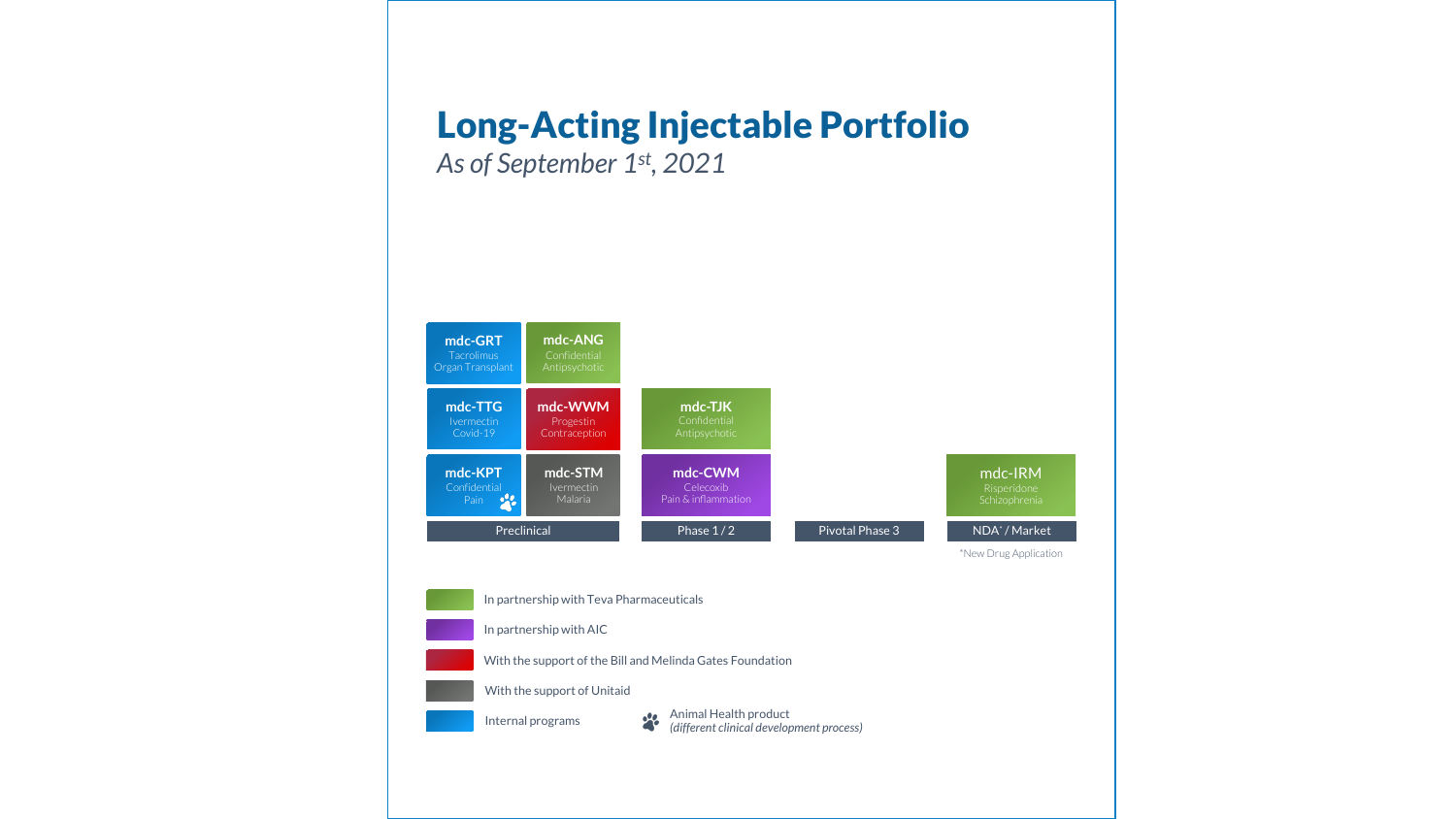**mdc-IRM: commercialization expected in 2022**

**mdc-TJK: clinical Phase 1 analysis expected in 2021 to inform future development (Pivotal Phase 3)**

**mdc-ANG: start of clinical activities expected in 2021**

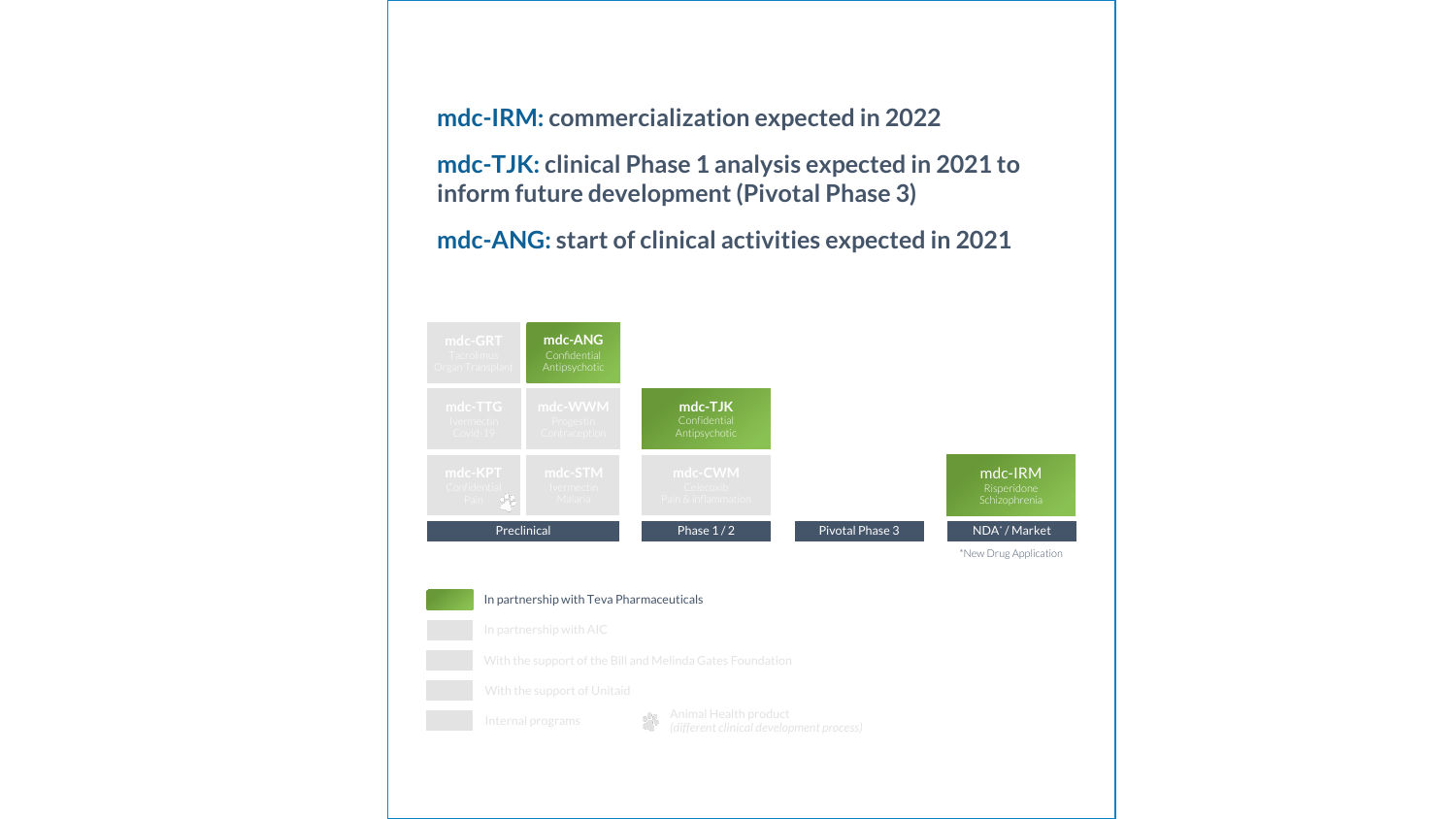#### **mdc-CWM**

- **IND clearance for Pivotal phase 3 expected in 2021**
- **Safety study expected to start in 2022**

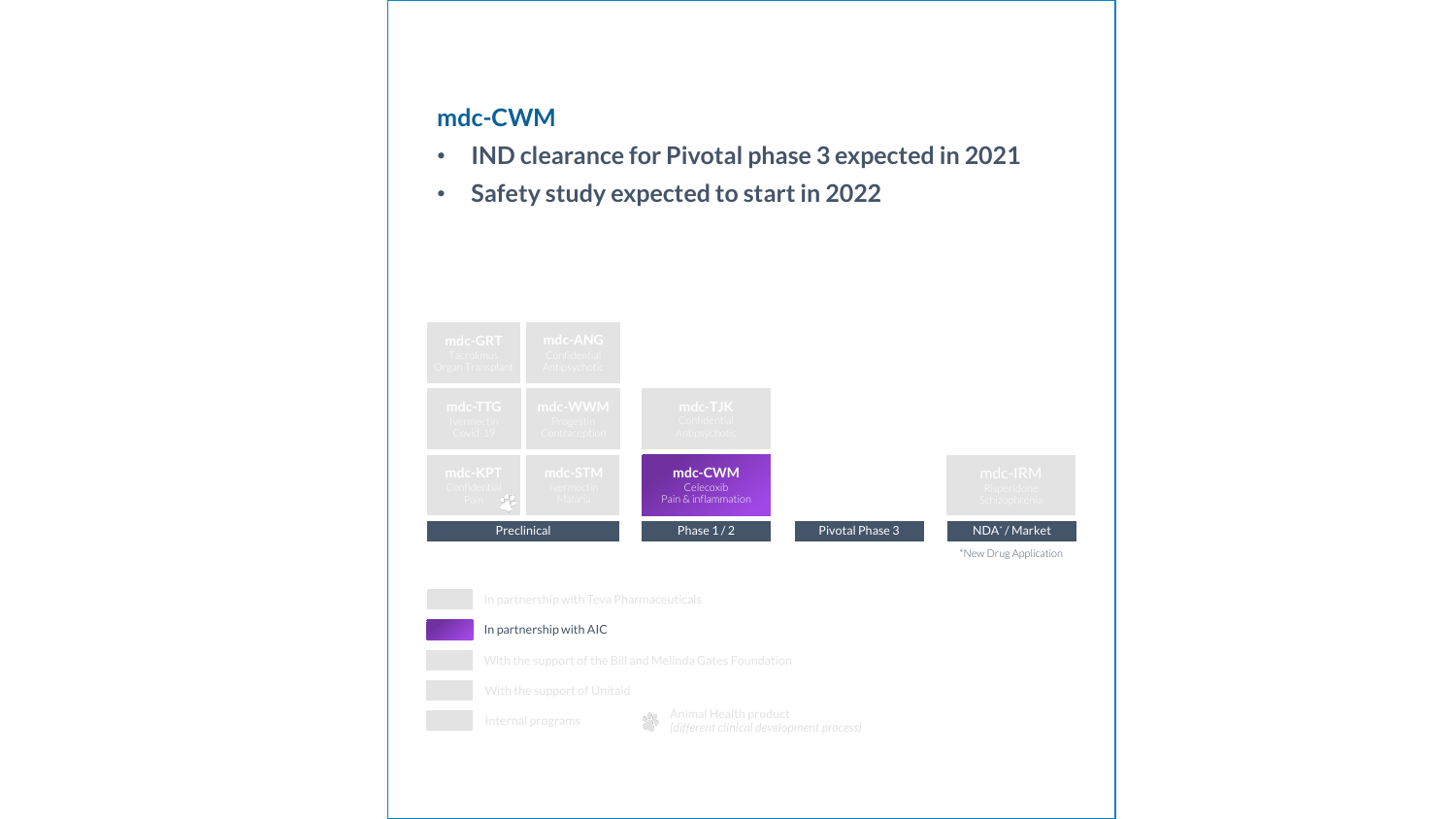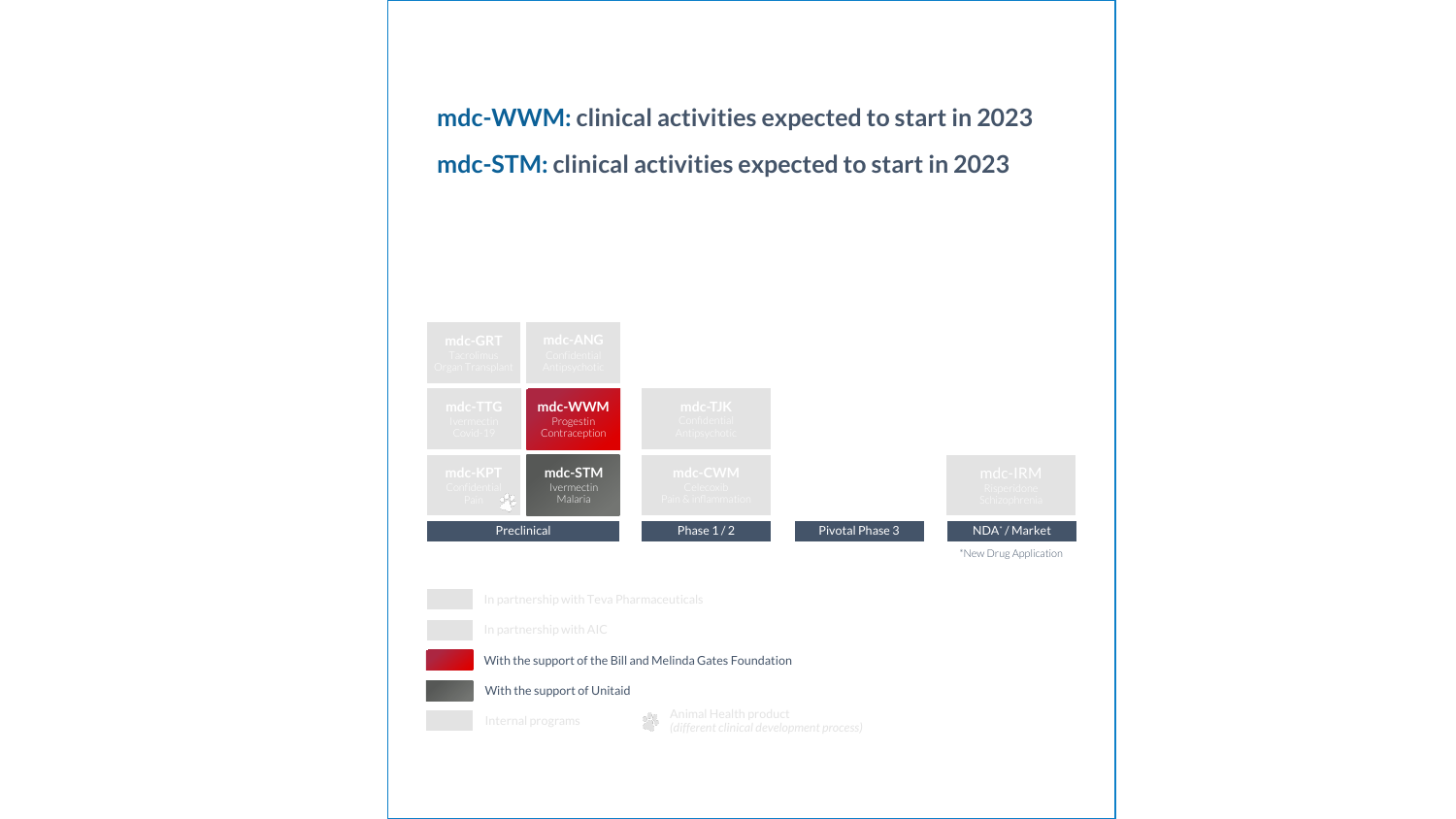**mdc-GRT: clinical activities expected to start in 2022**

**mdc-TTG: oral Phase 2 to confirm the prophylactic efficacity of Ivermectin.**

**mdc-KPT: start of pivotal studies expected in 2022**

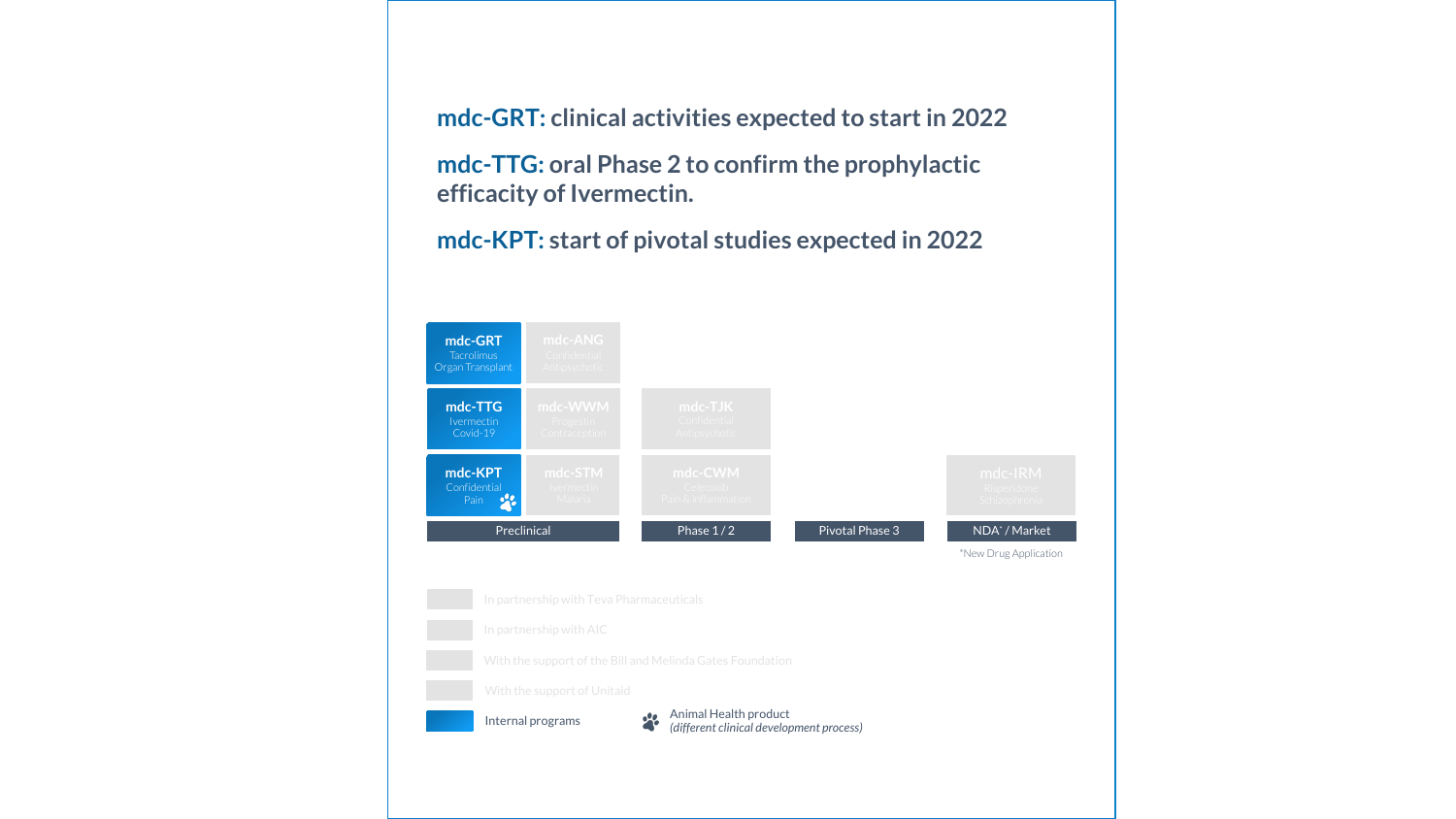## Targeted Portfolio in H2 2022

- **1 approved product on market**
- **6 investigational products in clinical**
- **Many candidates in formulation and preclinical**